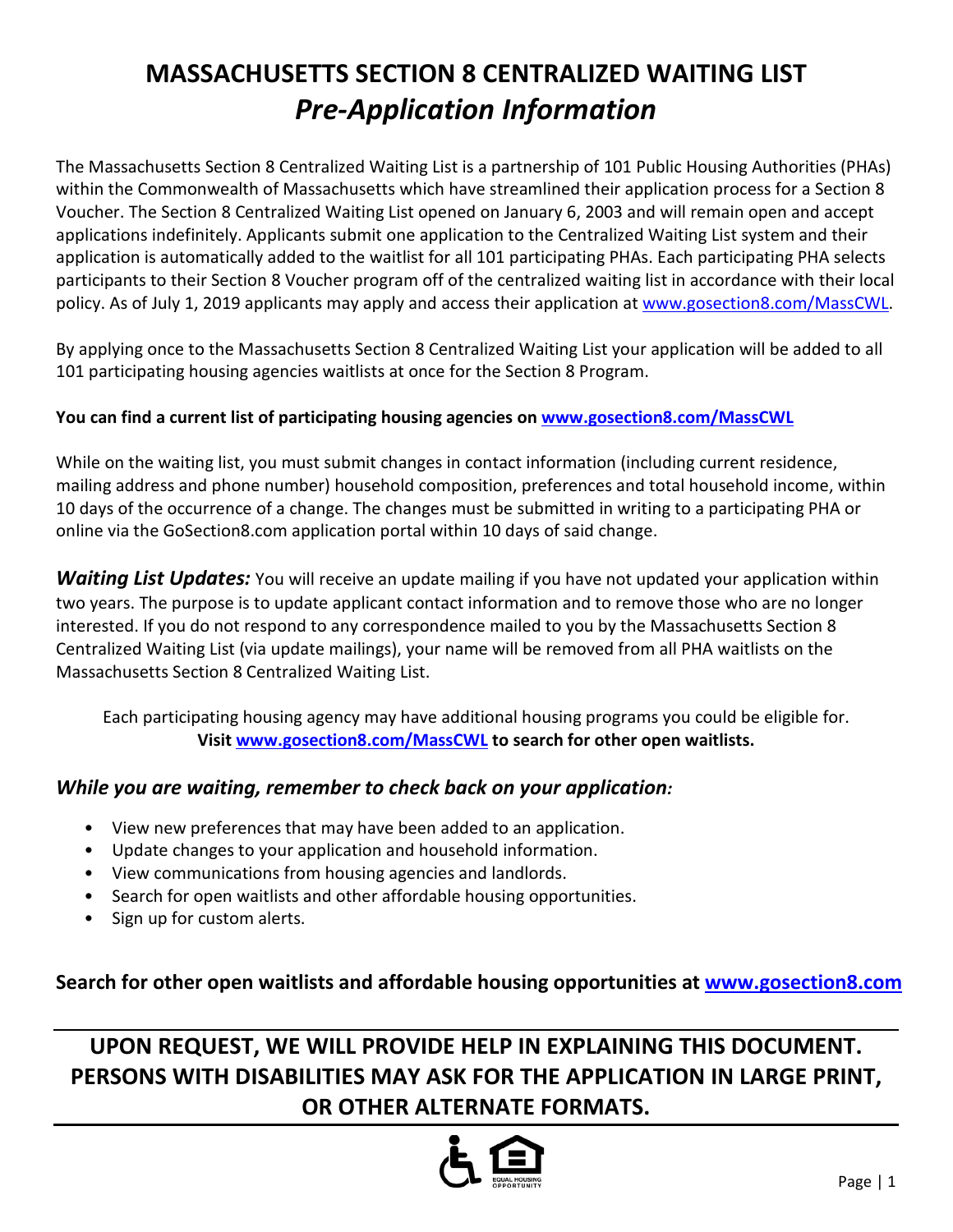## **APPLICATION FIELDS**

Preferences used by PHAs to sort and rank their waitlists are determined based on information you provide on your application. For information about PHA preferences, please see their waitlist policy. Please note that each PHA operates under their own local policy and may or may not use preferences to rank applicants on the waitlist. You must complete all required fields on the pre-application in order to be added to the waitlist.

## **Head-of-Household**

An adult family member and is an individual in the household who is responsible for ensuring that the family fulfills all of its responsibilities under the program PHA Policy.

## **Co-Applicant**

A Co-Applicant may be the spouse (marriage partner) of the head-of-household or a designated co-head, but not both. A family can have only one co-head (if head-of-household has a spouse, they cannot designate another household member a 'co-head'). A spouse or co-head must be an adult family member and is an individual in the household who is equally responsible with the head-of-household for ensuring that the family fulfills all of its responsibilities under the program PHA Policy. (Minors who are emancipated under state law may be designated as a spouse or co-head).

## **Living in a permanent residence**

Currently living in unit with a signed/current lease or own your home/paying mortgage).

## **Living in a temporary residence**

Temporarily staying with family, friends, faith-based or other social networks.

## **Living in a shelter or hotel/motel**

Living in a shelter that provides temporary living arrangements, for example congregate shelters, transitional housing, and hotels and motels paid for by charitable organizations or by a government program.

## **Living in a place not normally used for housing**

Spending most nights living in a car, park, abandoned building, bus or train station, airport, camping ground, or any other place that is not normally used for housing.

## **At a risk of losing current residence/housing**

At risk of losing primary nighttime residence soon and lack sufficient resources or support networks (family, friends, etc.) to prevent moving into a shelter or into other temporary living arrangements. What if I don't have a home address?

You may provide a mailing address where you can receive mail.

#### **Current Address**

Your current address is used to determine your residency which may be used by some PHAs for local residency preferences. PHAs may also send mail to you at this address if you do not provide a different mailing address. If you do not live in a permanent residence you do not need to provide a street address. Please note that failure to respond to a PHA may result in your removal from the waitlist. Please provide a alternate method of communication if you do not have a current address or mailing address, like a phone number or email.

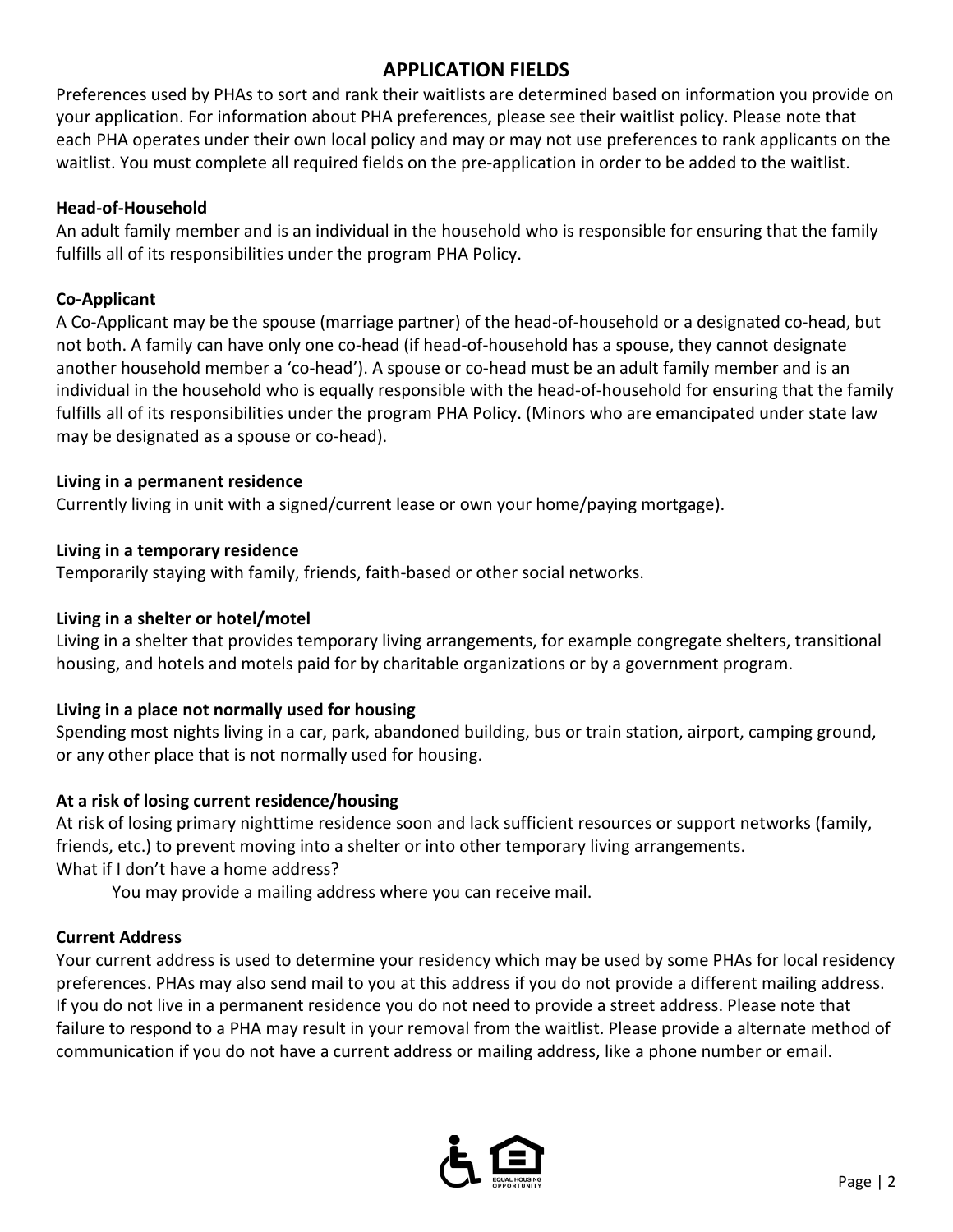#### **Best Place to Send Mail**

Applicants with no current address or those who would like mail sent by PHAs sent to a different address, may enter that alternate address.

#### **Housing Costs (rent/mortgage payment and utility costs)**

This information is used to determine if your family is 'rent burdened' by the PHA standards.

#### **Emergency Contacts**

If you would like to provide a mailing address for your emergency contact, please provide it in the Mailing Address section and include your Emergency Contact name in the "In care of" field.

#### **Bedroom size**

Bedroom size for the household is determined by the standards set in the PHA policy.

#### **U.S. Citizen**

Overview By law, only U.S. citizens and eligible noncitizens may benefit from federal rental assistance. Compliance with these rules ensures that only eligible families receive subsidy. These requirements apply to families making application to the property, families on the waiting list, and tenants. Assistance in subsidized housing is restricted to the following:

- a. U.S. citizens or nationals; and
- b. Noncitizens that have eligible immigration status.

#### **SSN, Alien ID, Temp ID**

Your Social Security number is used to identify your application on the waitlist. It is not required to provide a SSN on your pre-application or if you do not have one. You may enter an Alien ID number or request a temporary ID to use in place of a SSN. You can later update your SSN if you receive one. To help protect your identity, SSNs are encrypted and secure in the database and are not viewable to most PHA staff.

#### **Emancipated Minor**

Minors who are emancipated under state law may be designated as head-of-household, spouse or co-head.

#### **Family Total Income**

A household's income is the total anticipated amount of money received by ALL members of the household over the next 12 months based on their current income and any income earned from assets (starting from the date of application and projecting forward 12 months). This excludes income earned by live-in-aides.

#### **Employment Income and Location**

Income means money from ANY source including Wages (tips, bonus and commission, if applicable)

#### **Other Income (non-employment income)**

Military Pay, Veterans Benefits, Disability Insurance Payments, SSA, SSI Federal, SSI State, Child Support, Alimony, Pension, Adoption Subsidy Payments, Education Grants, Stipends, Scholarships, Trade Union Benefits, Unemployment, Self- Employment Income, Public Assistance, Interest earned from Assets, Annuities, Workers Compensation, and Recurring Contributions such as: money someone gives you to pay your bills OR gives you as spending money OR the person uses to pay your bills directly.

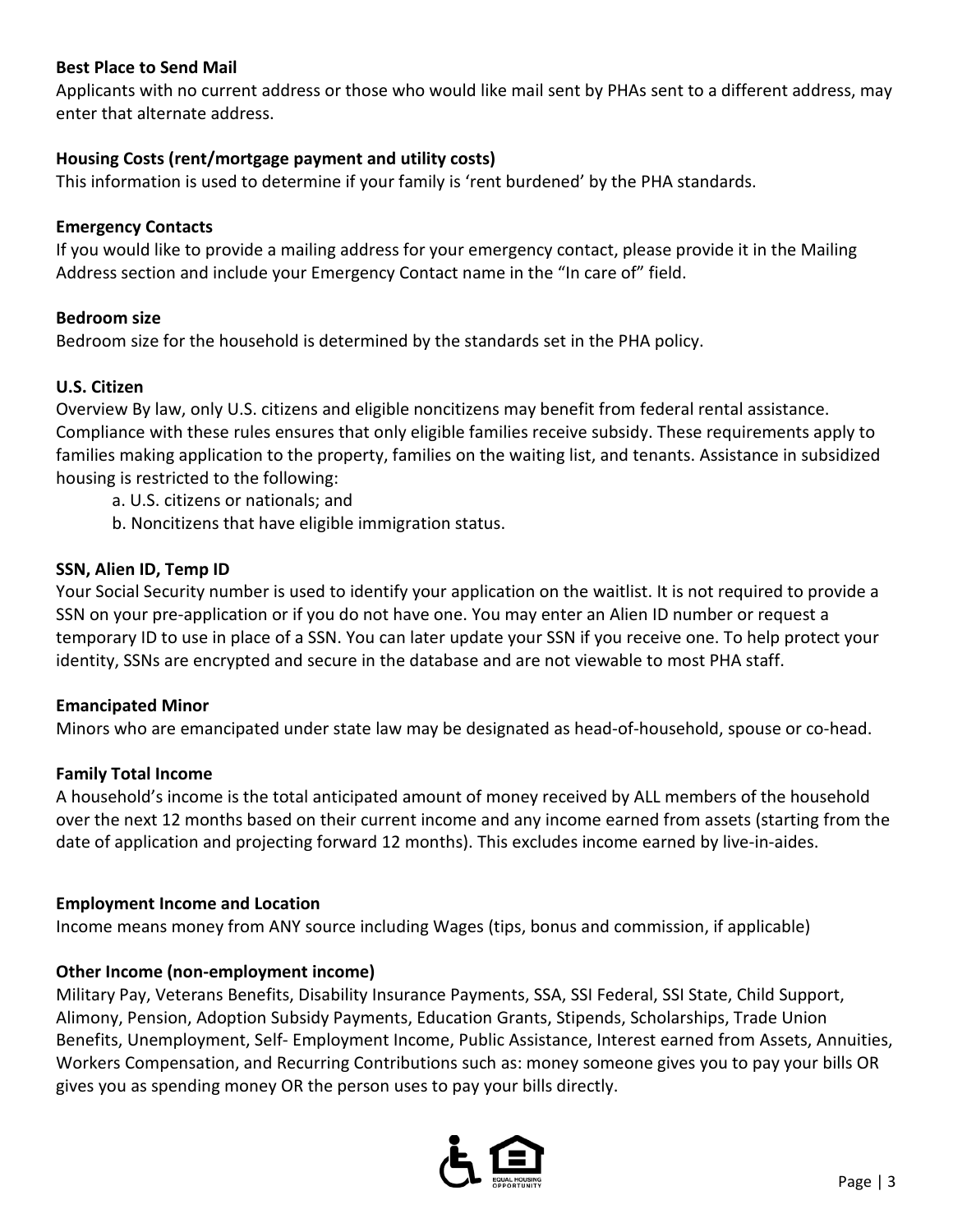## **Disabled**

A PHA may adopt a preference for admission of families that include a person with disabilities or eligibility for admission is dependent on you or a family member in the household being a person with a disability (A PHA does not adopt a preference for persons with a specific disability). Persons with disabilities may also be eligible for deductions to your total household income when calculating your portion of rent payments.

#### **Student**

If a household member is in School it may affect how your total family income is calculated. PHAs may also give local residency preference to those attending school in their area.

#### **Veteran**

Served on active duty in the U.S. armed forces, reserves, or National Guard excluding periods for which the applicant was dishonorably discharged.

#### **Eligible Veteran**

May be an ex-spouse, widow, or widower of a person who is no longer a member of the household but who had ever served on active duty in the U.S. armed forces, reserves, or National Guard excluding periods for which he or she has been dishonorably discharged.

#### **Race/Ethnicity**

This is an optional field which is used for HUD statistical purposes only.

## **APPLICANT HOUSEHOLD CONDITIONS**

#### **Has anyone in the household will or have been displaced due to a natural disaster?**

Displaced due to a natural disaster, such as a fire or flood, which left your housing unit uninhabitable.

#### **Has your household been, or will be displaced due to an action of the housing owner?**

Displaced due to an action taken by a housing owner that forced you to vacate your unit and that you were unable to prevent.

#### **Has anyone in the household displaced or will be displaced due to domestic violence?**

Displaced or at risk of being displaced because you or any household member is a victim of domestic violence which occurred recently or of a continuing nature. "Domestic Violence" means an actual or threatened physical violence directed against one or more members of your family by a spouse or other member of the household.

#### **Has your household displaced or will be displaced due to hate crimes?**

Displaced due to a household member(s) that is the victim of a hate crime(s) which occurred recently or is of a continuing nature. A "Hate crime" means an actual or threatened physical violence or intimidation that is directed against a person or his or her property and that is based on the person's race, color, religion, sex, national origin, handicap, or familial status.

#### **Has anyone in the household displaced or will be displaced due to a government action?**

Displaced due to an activity carried out by an agency of the United States or by any State or local governmental body or agency in connection with code enforcement or a public improvement or development program.